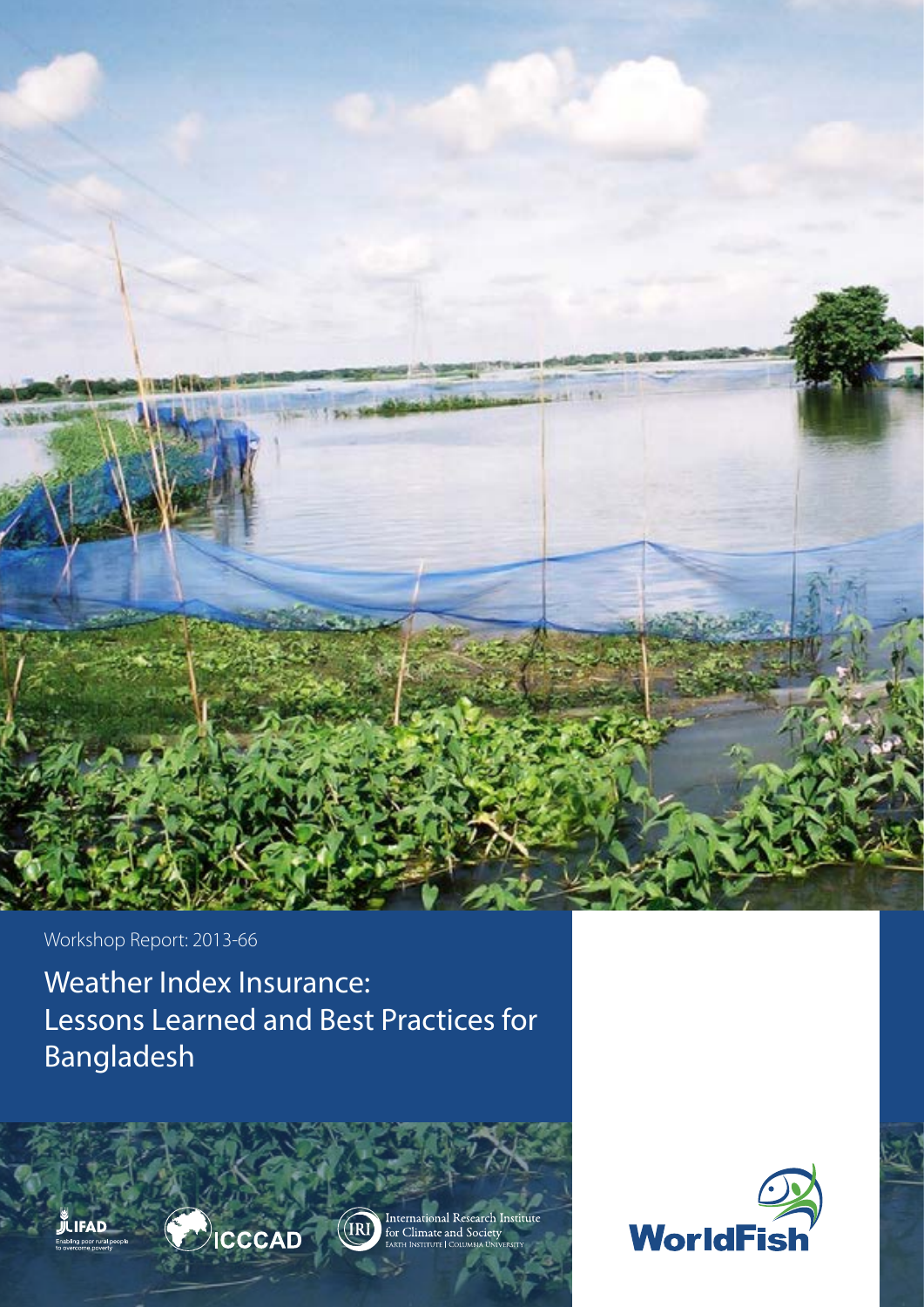# Weather Index Insurance: Lessons Learned and Best Practices for Bangladesh

#### **Authors**

Ahmed, T. and Hasemann, A.

### **This publication should be cited as**

Ahmed, T., Hasemann, A. WorldFish. (2013). Weather Index Insurance: Lessons Learned and Best Practices for Bangladesh Workshop Report, 8-9 September 2013, Dhaka, Bangladesh. WorldFish, Penang, Malaysia. Workshop Report: 2013-66.

### **Acknowledgments**

The authors would like to thank Dr. Saleemul Huq, Kevin Kamp, Helen Greatrex, Melody Braun and Steve Roddick for contributing to the development of this report.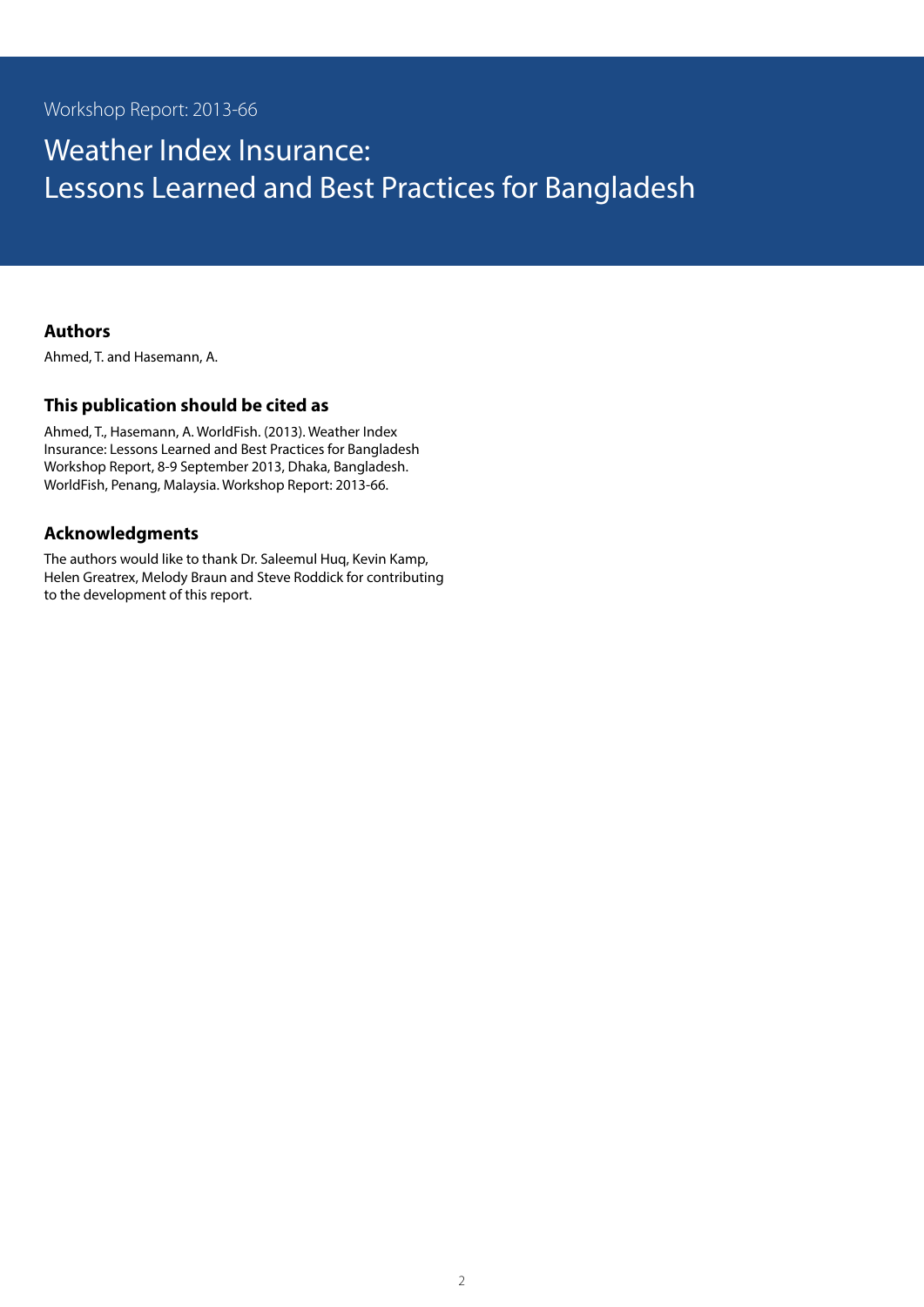# **Table of Contents**

| $\textbf{Who should pay?}\textcolor{red}{\textbf{}}\textcolor{red}{\textbf{}}\textcolor{red}{\textbf{}}\textcolor{red}{\textbf{}}\textcolor{red}{\textbf{}}\textcolor{red}{\textbf{}}\textcolor{red}{\textbf{}}\textcolor{red}{\textbf{}}\textcolor{red}{\textbf{}}\textcolor{red}{\textbf{}}\textcolor{red}{\textbf{}}\textcolor{red}{\textbf{}}\textcolor{red}{\textbf{}}\textcolor{red}{\textbf{}}\textcolor{red}{\textbf{}}\textcolor{red}{\textbf{}}\textcolor{red}{\textbf{}}\textcolor{red}{\text$ |  |
|-----------------------------------------------------------------------------------------------------------------------------------------------------------------------------------------------------------------------------------------------------------------------------------------------------------------------------------------------------------------------------------------------------------------------------------------------------------------------------------------------------------|--|
|                                                                                                                                                                                                                                                                                                                                                                                                                                                                                                           |  |
|                                                                                                                                                                                                                                                                                                                                                                                                                                                                                                           |  |
|                                                                                                                                                                                                                                                                                                                                                                                                                                                                                                           |  |
|                                                                                                                                                                                                                                                                                                                                                                                                                                                                                                           |  |
|                                                                                                                                                                                                                                                                                                                                                                                                                                                                                                           |  |
|                                                                                                                                                                                                                                                                                                                                                                                                                                                                                                           |  |
|                                                                                                                                                                                                                                                                                                                                                                                                                                                                                                           |  |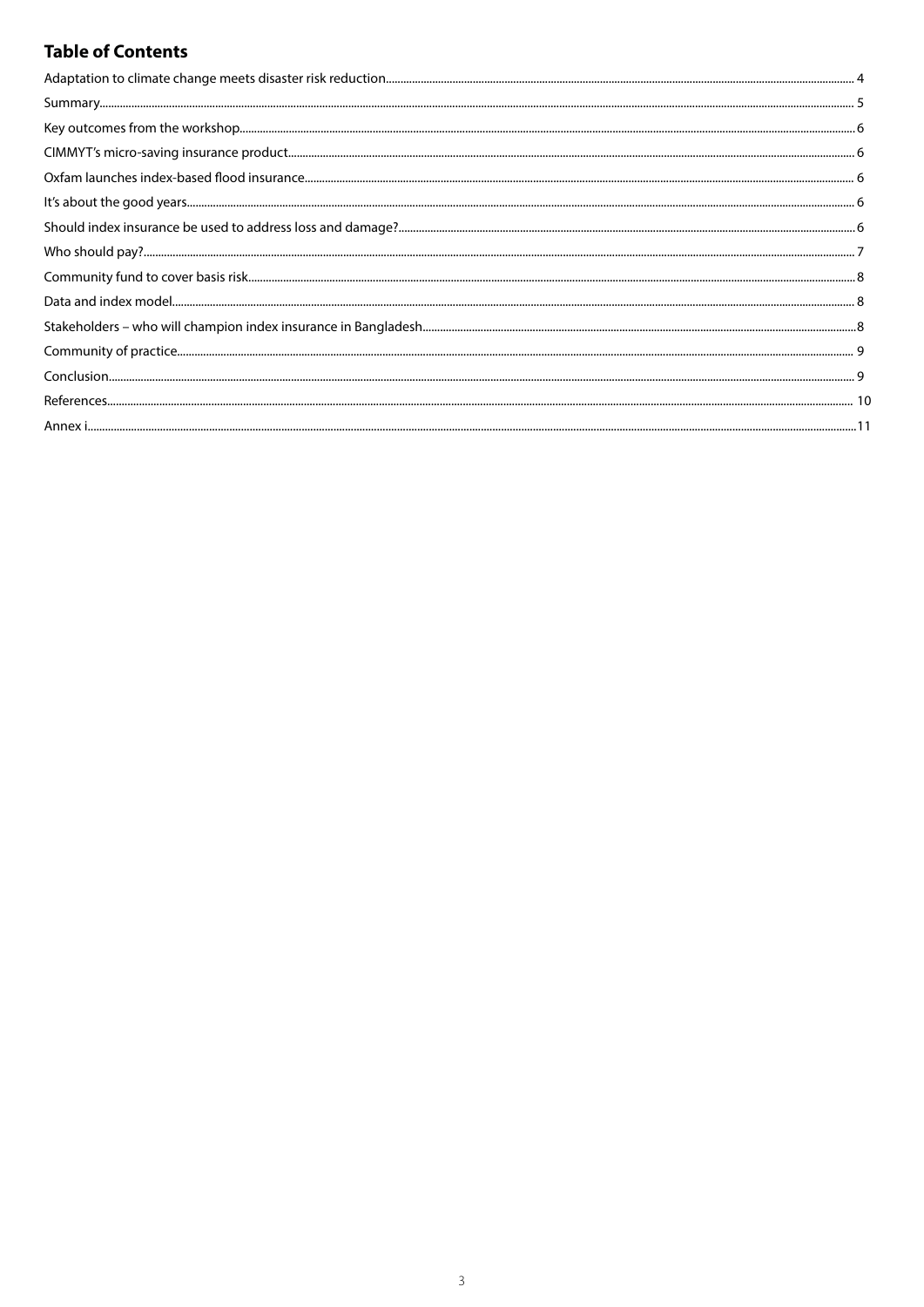#### **Adaptation to climate change meets disaster risk reduction**

All countries, whether rich or poor, have suffered from weatherrelated hazards and even disasters for centuries, including hurricanes, cyclones, typhoons, floods, droughts and landslides. All countries have developed some national mechanisms to prepare for such disasters and to respond to them after they occur.

Human-induced climate change adds another dimension to this traditional arena of disaster risk reduction (DRR) by making the frequency and magnitude of weather-related disasters greater. In the climate change global policy arena under the United Nations Framework Convention on Climate Change (UNFCCC), this issue covers both adaptation to climate change (ACC) and the new, emerging topic of loss and damage (L+D) from climate change.

Index-based insurance (IBI) is an emerging tool that cuts across these three arenas; namely, DRR, ACC and L+D. It is in this spirit that the International Centre for Climate Change and Development (ICCCAD) at the Independent University, Bangladesh (IUB), together with WorldFish, undertook an initial scoping study and then convened a workshop with relevant stakeholders in Bangladesh to explore the interest in this topic.

We are very pleased with the results of the initial scoping and the workshop, where a new "community of interest" in IBI was set up. On behalf of ICCCAD, we are committed to supporting and facilitating this community of interest and transforming it into a "community of practice" over time. We hope that this workshop report will be the start of this community of interest and practice in IBI.

Salum Hue

Saleemul Huq Director International Centre for Climate Change and Development, Independent University, Bangladesh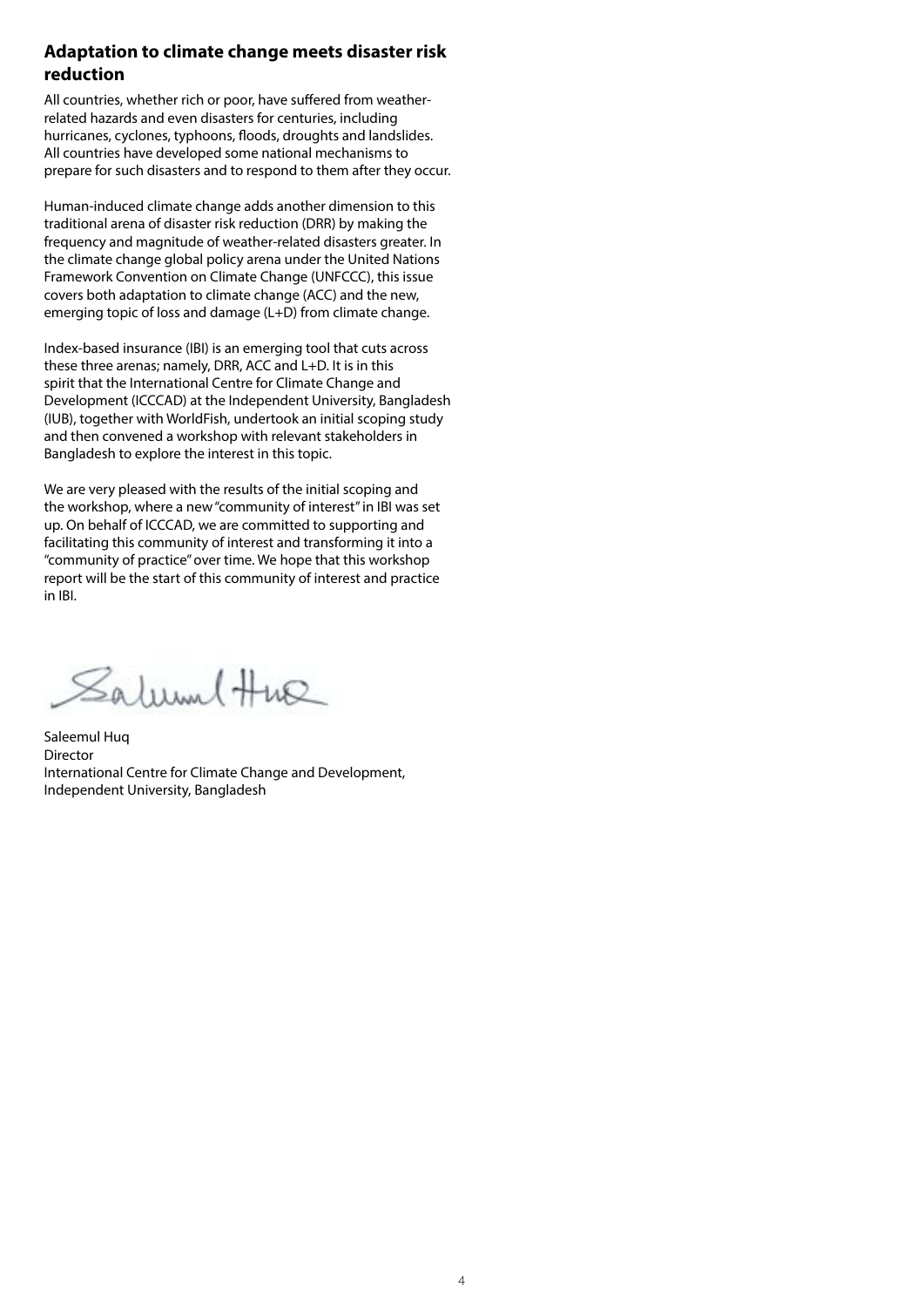### **Summary**

WorldFish and the International Centre for Climate Change and Development (ICCCAD) held a two-day workshop on the topic of Weather Index-Based Insurance: Lessons Learned and Best Practices for Bangladesh. Weather index insurance is based on a predefined weather event which when triggered ensures automatic payout to farmers who have taken out insurance. For example, the climatic trigger could be a predefined consecutive number of days where rainfall is below a set level or when the floodwater level reaches above a certain point. Index insurance has been operating for about 10 years in many countries but is still at an early stage in Bangladesh, where there are two schemes currently being piloted and three other projects being developed. Further information can be found in the scoping report: Current Status of Index-Based Insurance in Bangladesh (http://www. worldfishcenter.org/resources/publications/scoping-reportcurrent-status-index-based-insurance-bangladesh), which was conducted to inform the design and objectives of the workshop.

The aim of the two-day workshop was twofold: to ascertain the present state of index insurance in Bangladesh and elsewhere, and to work together to identify ways forward. Day one was about learning and sharing information, and day two focused on group work, identifying opportunities, problem solving and ways to move the index insurance agenda forward. It was essential that the workshop was action oriented and that as a result of the workshop the ideas and connections made continued to advance index insurance in Bangladesh.

The workshop was attended by around 30 participants who are experts and practitioners in index insurance related activities. They represent the following organizations:

- Bangladesh Institute of ICT in Development (BIID)
- Bangladesh Meteorological Department (BMD)
- **BRAC**
- Center for Environmental and Geographical Information Services (CEGIS)
- Institute of Water Modelling (IWM)
- • International Centre for Climate Change and Development (ICCCAD)
- • International Finance Corporation (IFC)
- International Maize and Wheat Improvement Center (CIMMYT)
- • Microcredit Regulatory Authority
- • Ministry of Water Resources (WARPO)
- • North-South University
- • Oxfam Bangladesh
- • Palli Karma-Sahayak Foundation (PKSF)
- • Pragati Insurance Limited
- Sadharan Bima Corporation (SBC)
- The International Research Institute for Climate and Society (IRI)
- World Food Programme (WFP)
- • WorldFish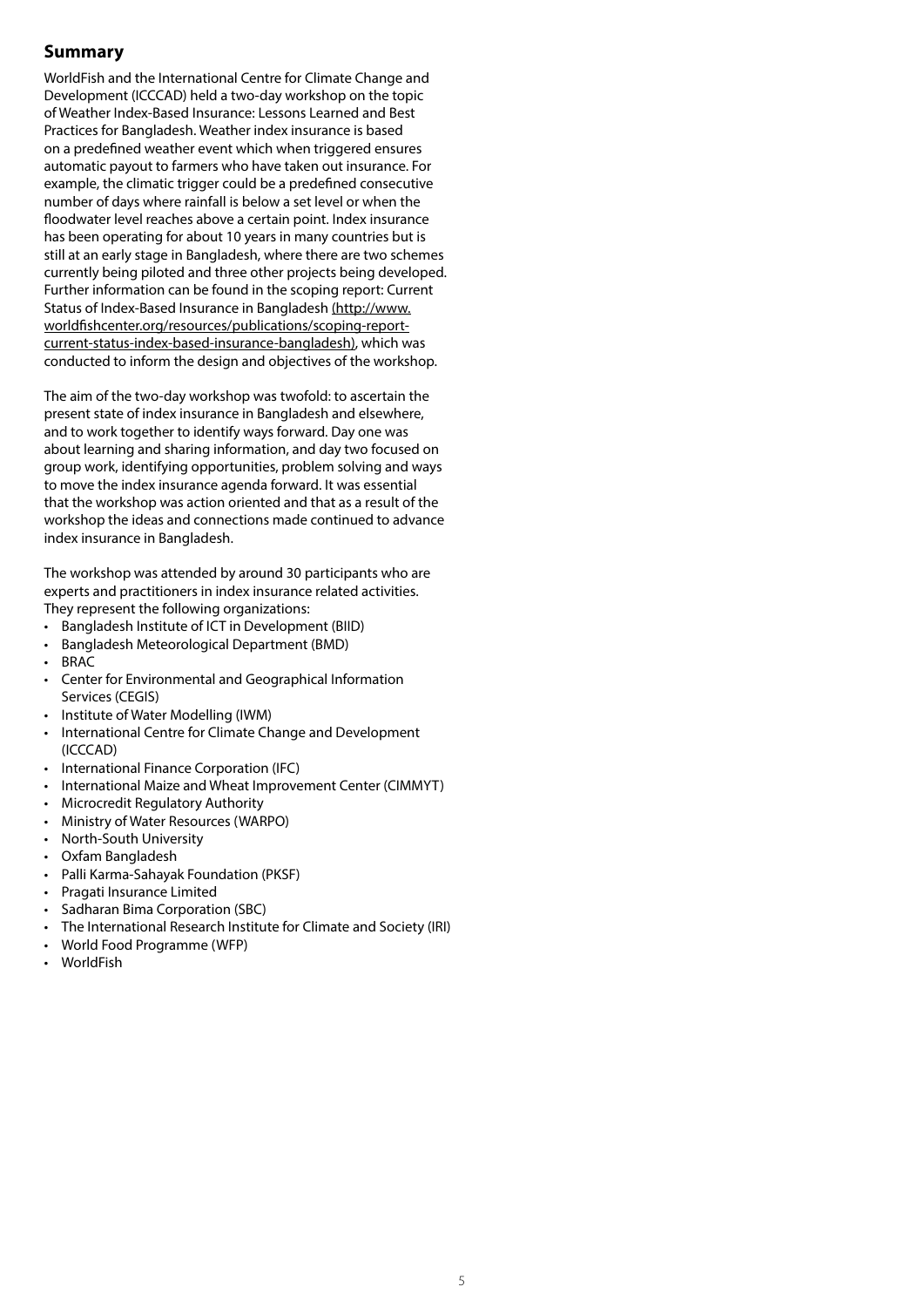#### **Key outcomes from the workshop**

- Mapping of the current status of index insurance in Bangladesh
- Better understanding of the opportunities and challenges in implementing index insurance
- • Identification of stakeholders
- First step in forming a community of practice
- Demand for future meetings to share information

# **CIMMYT's micro-saving insurance product**

The International Maize and Wheat Improvement Center (CIMMYT), along with Helmholtz Centre for Environmental Research and Crawford School of Public Policy, has recently started designing a weather index-based micro-saving insurance product for farmers in Southern Bangladesh. The project, which will be running until April 2014, was presented by Dr. Fred Rossi. Currently, CIMMYT is testing the financial viability of an insurance product that insures dry-season crops against flooding from January to May and also includes savings and credit components. The specifics of the model and contract are currently being worked out.

## **Oxfam launches index-based flood insurance**

Oxfam is currently developing a meso-level index-based flood insurance program in collaboration with the Institute for Water Management (IWM), CIRM, Pragati Insurance Ltd., Swiss Re, and Manab Mukti Sangstha (MMS), a local NGO. Mr. Kazi Azam from Oxfam introduced the project at the workshop and gave an overview of its modalities. Payouts will be calculated based on the data from a flood model developed by IWM. Final contracts between the agency partners were signed in August 2013, and the product has been successfully launched. The premium is 10.3 percent of the sum insured, with the average insured sum per family being 8000 BDT (approximately 100 USD). The project currently has 1661 beneficiaries.

## **It's about the good years**

Dr. Helen Greatrex from the International Research Institute for Climate and Society (IRI) gave a presentation on "Index Insurance Design and Implementation." IRI has been instrumental in developing and introducing index-based insurance and has been undertaking schemes for 10 years in more than 15 countries in Africa and Latin America. Dr. Greatrex explained that climate risk is experienced at two levels—through direct impacts such as droughts or floods and through the threat of a bad harvest year. It is therefore paramount for farmers to increase productivity in normal years in order to cover losses in bad years. However, strategies that increase productivity, such as buying high-quality seeds, lead to increased risk.



Dr. Helen Greatrex sharing IRI's experience of index insurance from around the world

For IRI, "it's about the good years"—and their schemes focus on providing insurance to relax the risk of a bad year and to ensure that productivity options are unlocked. For a scheme to be successful, it has to have a solid science base, it must be integrated into a wider risk management program, it must ensure that farmers understand basis risk, and it should be designed as simply as possible so that it is easily understood by the wide variety of stakeholders involved (farmers, cooperatives, NGOs, insurers, banks, agronomists, scientists and re-insurers). IRI develops localized schemes in consultation with farmers. Successful schemes include the KIlimo Salama project in Kenya/Rwanda and the R4 project Ethiopia/Senegal, which insure a combined 50,000 farmers against a lack of rainfall and are part of holistic risk reduction projects. To date, IRI's index insurances have been purchased by tens of thousands of farmers, despite the premiums being unsubsidized.



A 'good' year

### **Should index insurance be used to address loss and damage?**

Loss and damage is a newly emerging topic in the global climate change debate that is rapidly gaining importance. The concern with loss and damage stems from the realization that currently neither mitigation (i.e., the prevention of greenhouse gases) nor adaptation (i.e., adapting to the negative impacts of climate change) efforts are enough to prevent current or future loss and damage due to climate change. Loss is generally thought of as the impacts of climate change that cannot be recovered, while damage is characterized as those impacts that can be recovered (Kreft et al., 2012). While a general definition of loss and damage has not yet been agreed upon, a working definition is the "negative effects of climate variability and climate change that people have not been able to cope with or adapt to" (Warner et al., 2012).

A range of approaches are required to address loss and damage, many of which originate in the climate change adaptation community, such as risk reduction, risk retention, risk transfer and approaches to slow-onset processes (UNFCCC, 2012). Index-based insurance, falling under the risk transfer category, is an important approach that, while not eliminating the risk of loss and damage, can reduce human suffering and development setbacks that result from climate change impacts (Ibid).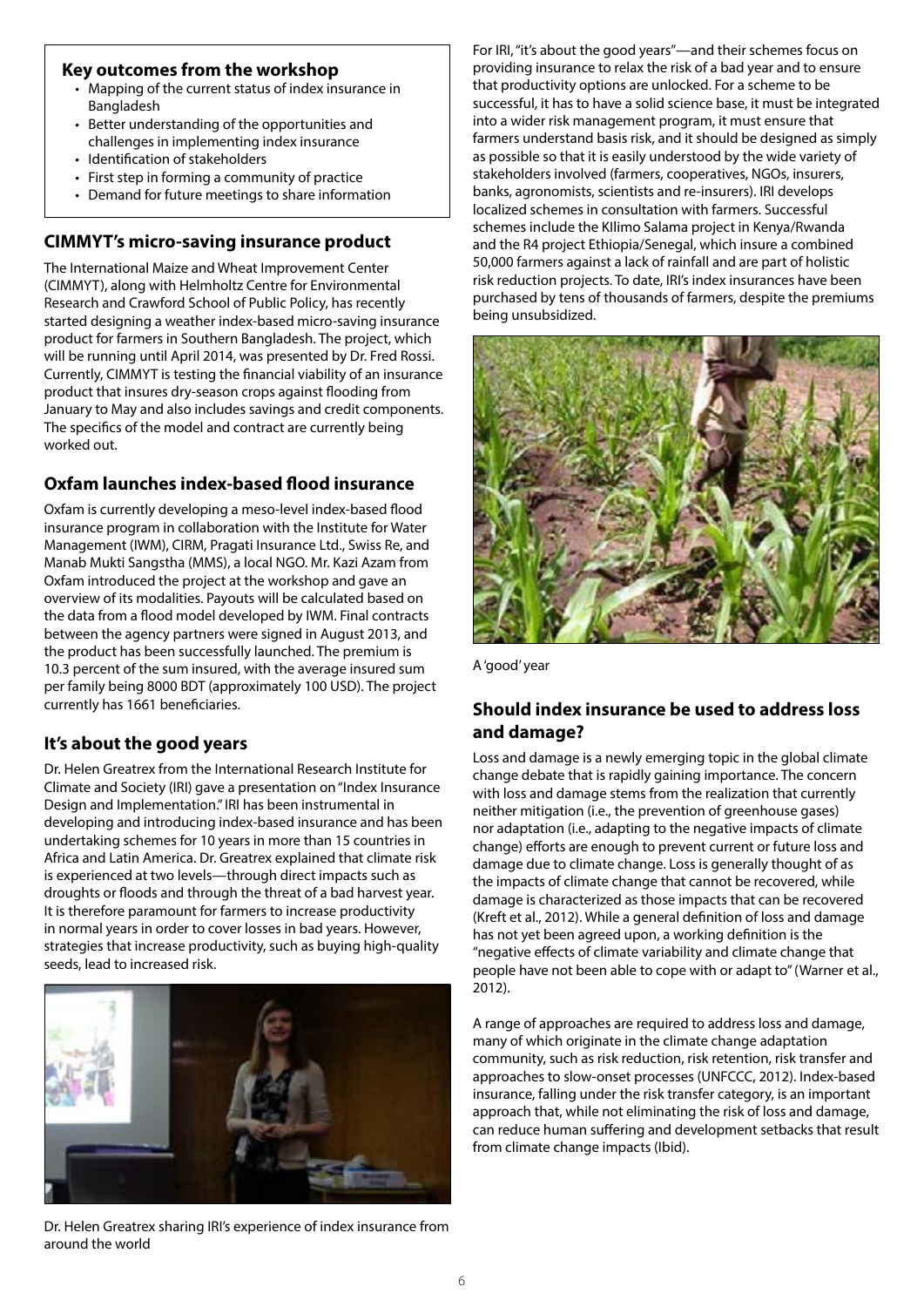Currently, insurance covers only around 3 percent of disaster losses in developing countries, compared to 40 percent in industrialized countries (Warner et al., 2009), which means there is significant potential for growth, with many new markets—such as Bangladesh—emerging. However, insurance as an approach to addressing loss and damage is controversial, as it is widely held that the climate vulnerable should not be paying premiums to insure themselves against impacts for which they are not responsible (Warner et al., 2010; see more below).

To effectively address loss and damage, any (index-based) insurance model should be linked with an ex ante climate risk management strategy. Such a risk-layering approach combines cost-effective risk reduction aimed at low-impact frequent events with insurance for high-impact, high-frequency events. Insurance can also create a space of certainty, thus enabling decision making and reliable provision of public services (Warner et al., 2012). However, already existing limitations to insurance

are exacerbated by climate change and its impact on loss and damage. Insurance does not prevent or reduce direct losses and damages, for example, and is not always the most cost-effective tool for risk management. Moreover, climate change creates new challenges for insurance, such as potential un-insurability due to increased frequency and magnitude of extreme weather events, and traditional insurance not being suitable for slowonset processes such as sea level rise or salinization (Warner et al., 2009). Ultimately, underlying risk factors such as poverty, food insecurity, natural resource depletion, etc. will have to be addressed as part of a comprehensive disaster risk management approach. Insurance products need to be made accessible, affordable, desirable and understandable for low-income and rural households in the developing world. Consequently, enabling conditions such as good regulatory frameworks and data bases are needed; these enabling conditions require technical and financial assistance to assess loss and damage (Khan et al., 2013).



A flooded village

#### **Who should pay?**

One topic that was continuously debated throughout the workshop was the question of who should pay for insurance premiums. Does the polluter-pay principle apply here or should farmers pay for themselves and become self-reliant? What about those farmers that do not have the ability to pay? It was stated several times that some of the money that donors have promised to put toward fighting climate change from 2020 on should go toward insurance schemes.

Interestingly, IRI's very successful insurance schemes are not subsidized and target the poorest population groups; that is, those without mobile phones. While the cheapest premium option costs around 3 USD, on average farmers purchase premiums costing 19 USD. This is to some extent made possible by IRI's projects that allow farmers to pay partially for premiums with labor and by the fact that if the insurance is used to encourage people to invest in more productive technologies, the profits generated in good years will cover the premium and the losses of the bad years.

This proactive approach gives people agency and often inspires them to take more risks. Dr. Greatrex mentioned that, for example, a recent Yale study found that out of farmers who were given a choice between insurance and a loan, those who chose insurance invested more into their farms. A study evaluating IRI's R4 scheme found that farmers who had at the beginning paid for their premiums through labor were moving more and more toward paying with cash as the insurance scheme allowed them to amass more capital.

**Recommendation: Link index insurance with loss and damage and risk-transfer communities.**



Group discussion during the workshop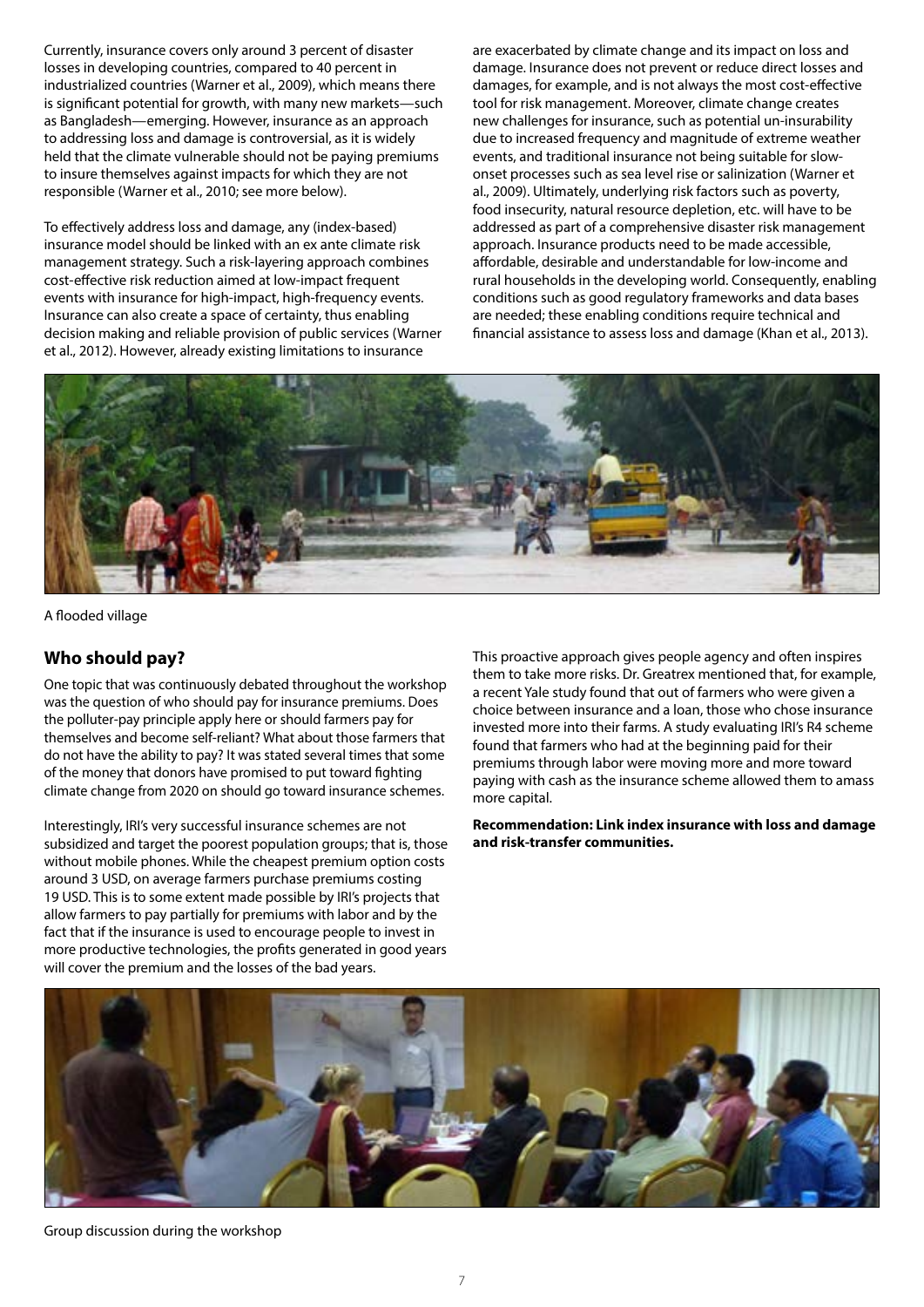### **Community fund to cover basis risk**

Basis risk is the potential mismatch between insurance payout and actual loss. To reduce the occurrence of basis risk, the insurance product has to be designed using detailed, good-quality data and tailored to cover different circumstances. However, insurance cannot cover every scenario; weather events may fall just below the insurance trigger point or crops may be affected by circumstances not covered by the insurance. Therefore, farmers must have alternative mechanisms to manage impacts not covered by index insurance. One option could be a community fund, where members of an area pay into a fund which is then used to assist farmers affected by events outside of the insurance contract. The community will need to decide who will manage this fund and set terms for when it will be paid out.

### **Data and index model**

#### **Meteorological data**

The index created to reflect the impact of the weather on crop yield will only be as reliable and accurate as the quality of the data input into the system. There are numerous weather conditions that can have an effect on agricultural production, including rain, temperature, humidity, wind, water salinity, flood water level, etc.; however, index insurance usually only focuses on one type of weather, most commonly the level of rainfall (too much or too little), temperature, or flood water level, and possibly only during a specific time or season of the year. The Bangladesh Meteorological Department (BMD) has 35 weather stations throughout Bangladesh and records daily weather information. It was announced at the workshop by the BMD that there are plans to install approximately 100 more automatic weather stations within the next two years. The increased coverage of weather stations will improve the accuracy of the data and index.

#### **Agronomic data**

Agricultural data is also required to understand what time of year different products require insurance coverage and when they are most at risk to weather variables. In addition, the production level for crops is vital to the assessment of the quantities to be insured. A major gap identified in agricultural data is that no data exists on the quantity of crops lost due to weather damage.

#### **Flood modeling**

Mr. Shah-Newaz from the Institute of Water Modelling (IWM) demonstrated the technical expertise required to produce a complex index model. The IWM developed a flood model capable

of generating index-based flood data and information that is reliable and accurate. The model was produced using information on river geometry and real-time hydrological data. The flood model outputs are used for damage assessment and fixation of insurance premium and payout schemes.

#### **Challenges of weather system in Bangladesh**

Usually an area covered by weather index insurance is defined by the parameters of coverage of a specific weather station. In Bangladesh, agricultural production is affected by weather conditions not only in Bangladesh but also in neighboring countries. For example, the level of rainfall in parts of India affects the water released by Indian dams on the main rivers, and the resulting water flow into Bangladesh will affect the moisture in the soil or the risk of floods. This poses a challenge for index insurance in Bangladesh: Will data need to be collected from outside of Bangladesh, and if this is not viable, will weather index insurance not be applicable to these areas?

### **Stakeholders—who will champion index insurance in Bangladesh?**

During the workshop, an exercise was undertaken to map all the stakeholders required to implement index insurance in Bangladesh.

The diagram of stakeholders demonstrates that one of the major challenges facing index insurance in Bangladesh is how to bring the different stakeholders together to work toward successful implementation. Workshop participants identified the need for a champion to promote index insurance and to coordinate the large number of stakeholders and activities. However, who the champion should be was undecided.

The government and private insurance companies were identified as the two main stakeholders with leading roles. Without government approval and involvement in regulation, index insurance will not be viable in Bangladesh. In addition, private insurance companies need to offer index insurance coverage to farmers. Private insurance companies will only offer index insurance if there is profit to be made through a viable business model. Although index insurance needs to work as a business, it is important to note here that the primary purpose of index insurance is to protect farmers against the uncertainly of climate change, allowing them to transfer risk and avoid falling into poverty.

**Recommendation: ICCCAD and the community of practice to start dialogue with relevant government departments and with private insurance companies.**



Stakeholder mapping: index insurance key stakeholders in Bangladesh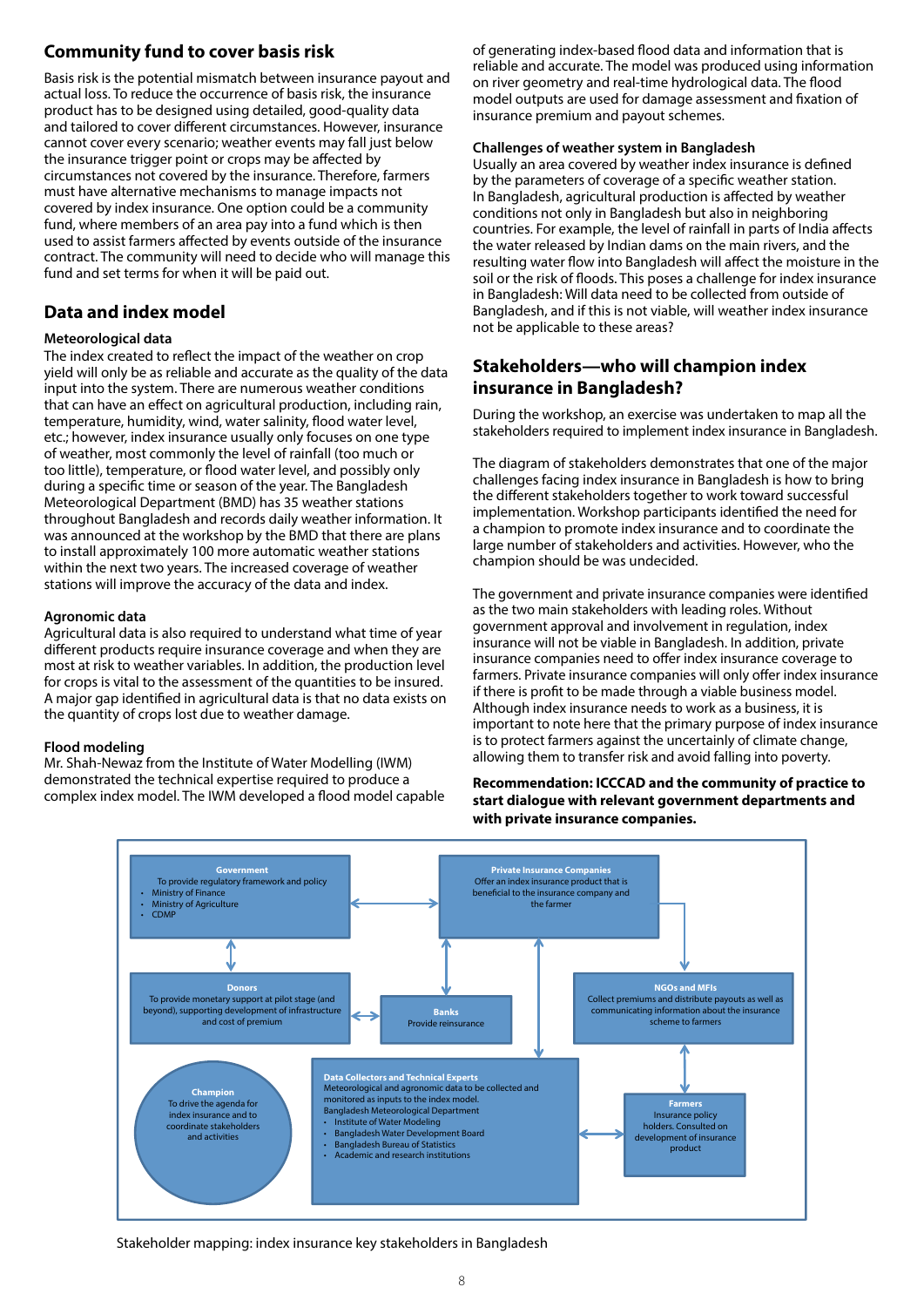### **Community of practice**

One of the most important outcomes from the workshop is the formation of a community of practice for index insurance in Bangladesh. Workshop participants agreed that while index insurance is at an early stage in Bangladesh, it is beneficial for all involved to have a forum where progress can be shared, ideas can be discussed, and challenges can be worked out together. An online community forum has been created where members can share information and raise questions and discussions. A Web page with signposting to resources has also been created. The Web page contains all the presentations from the workshop as well as links to relevant reports.



Stakeholder mapping

- **• Recommendation: Form a community of practice to continue discussions and keep updated on index insurance developments in Bangladesh.**
- **• Recommendation: Workshop participants and other stakeholders to reconvene in 2014 to discuss progress made within their organizations, including reporting on pilot projects.**

#### **Conclusion**

The workshop highlighted that there is a great deal of interest around weather index insurance in Bangladesh. The challenge is now to cultivate that enthusiasm within the participants' organizations, to engage other stakeholders and to work together. Without collaborations between government, private insurance companies, technical experts, NGOs, farmers, and others, index insurance cannot progress to large-scale implementation.

Many opportunities exist to apply index insurance in Bangladesh. There are plans to improve the collection of weather data, there is an existing network of NGOs with good rural reach, and Bangladesh already has a history of and familiarity with microfinance. However, there are challenges: the complex weather system, the fatalistic culture of farmers in accepting the impacts of weather events, and the need to develop a business model that will attract private insurance companies. All of these challenges will become manageable if there is dialogue and engagement with the relevant organizations and communities. This is something that the community of practice can begin to address.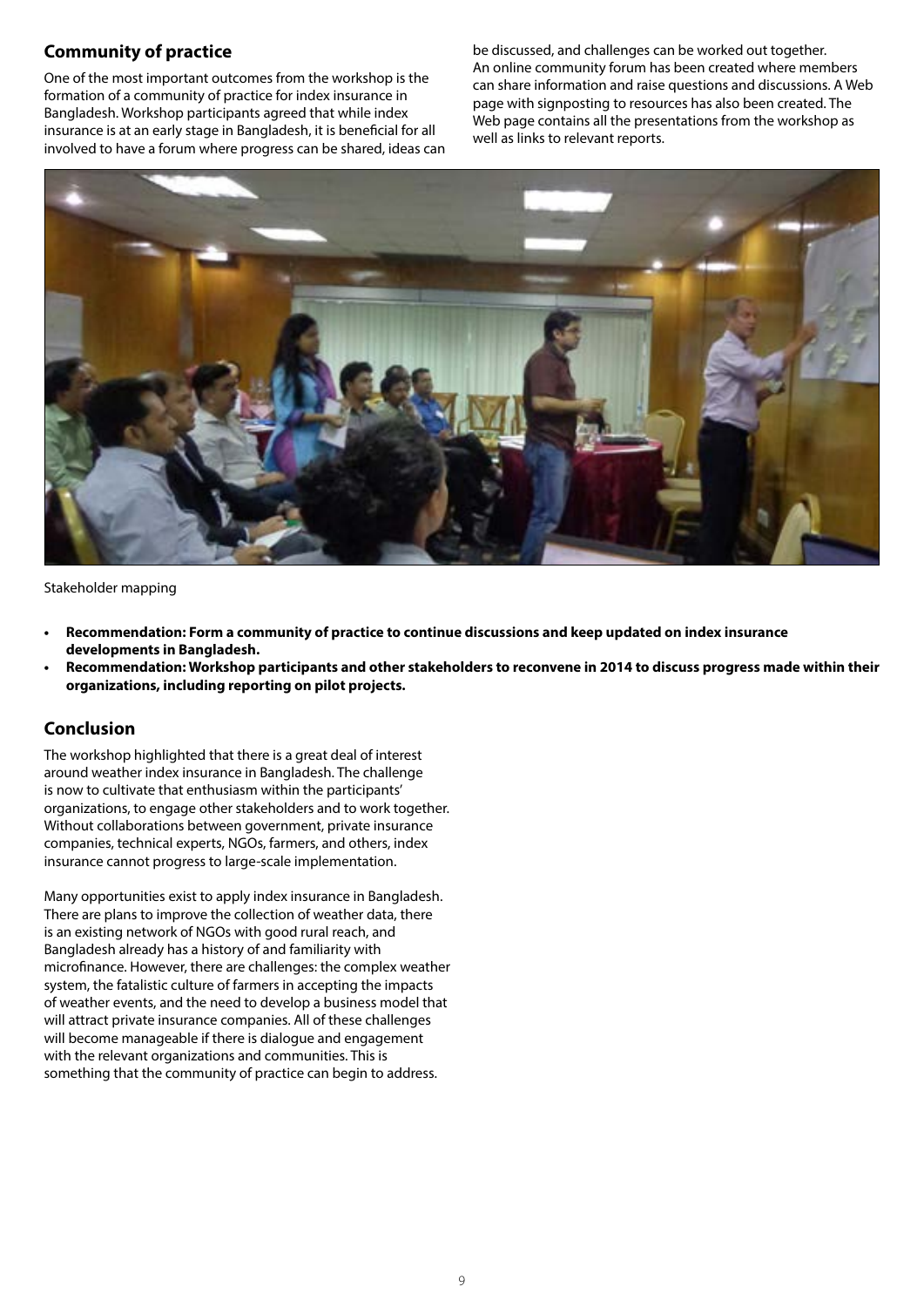#### **References**

- Khan, M. R., Roddick, S., and E. Roberts (2013). Assessing Microinsurance as a Tool to Address Loss and Damage in the National Context of Bangladesh. Dhaka: International Centre for Climate Change and Development.
- Kreft et al. (2012) Framing the loss and damage debate: A thought starter by the Loss and Damage in Vulnerable Countries Initiative [online] Available at: http://www.lossanddamage.net/download/6530.pdf
- UNFCCC (2012). A literature review on the topics in the context of thematic area 2 of the work programme on loss and damage: a range of approaches to address loss and damage associated with the adverse effects of climate change FCCC/SBI/2012/INF.14.
- Warner, K., Ranger, N., Surminksi, S., Arnold, M., Linneroth-Bayer, J., Michel-Kerjan, E. Kovacs, P., and C. Herweijer (2009). Adaptation to Climate Change: Linking Disaster Risk Reduction and Insurance. Geneva: UNISDR.
- Warner, K., Zissener, M., Kreft, S., Höppe, Bals, C., Linnerooth-Bayer, J., Haas, A., Gurenko, E., Loster, T. and I. Burton (2010) Solutions for Vulnerable Countries and People: Designing and Implementing Disaster Risk Reduction and Insurance for Adaptation [online] Available at: http://www.climate-insurance.org/upload/pdf/082010\_MCII\_Policy\_Brief\_2010.pdf
- Warner et al. (2012) Insurance solutions in the context of climate change-related loss and damage: Needs, gaps, and roles of the Convention in addressing loss and damage. Munich Climate Insurance Initiative (MCII) submission to the SBI Work Programme on Loss and Damage, October 2012. Policy Brief No. 6. Bonn: United Nations University Institute for Environment and Human Security (UNU-EHS).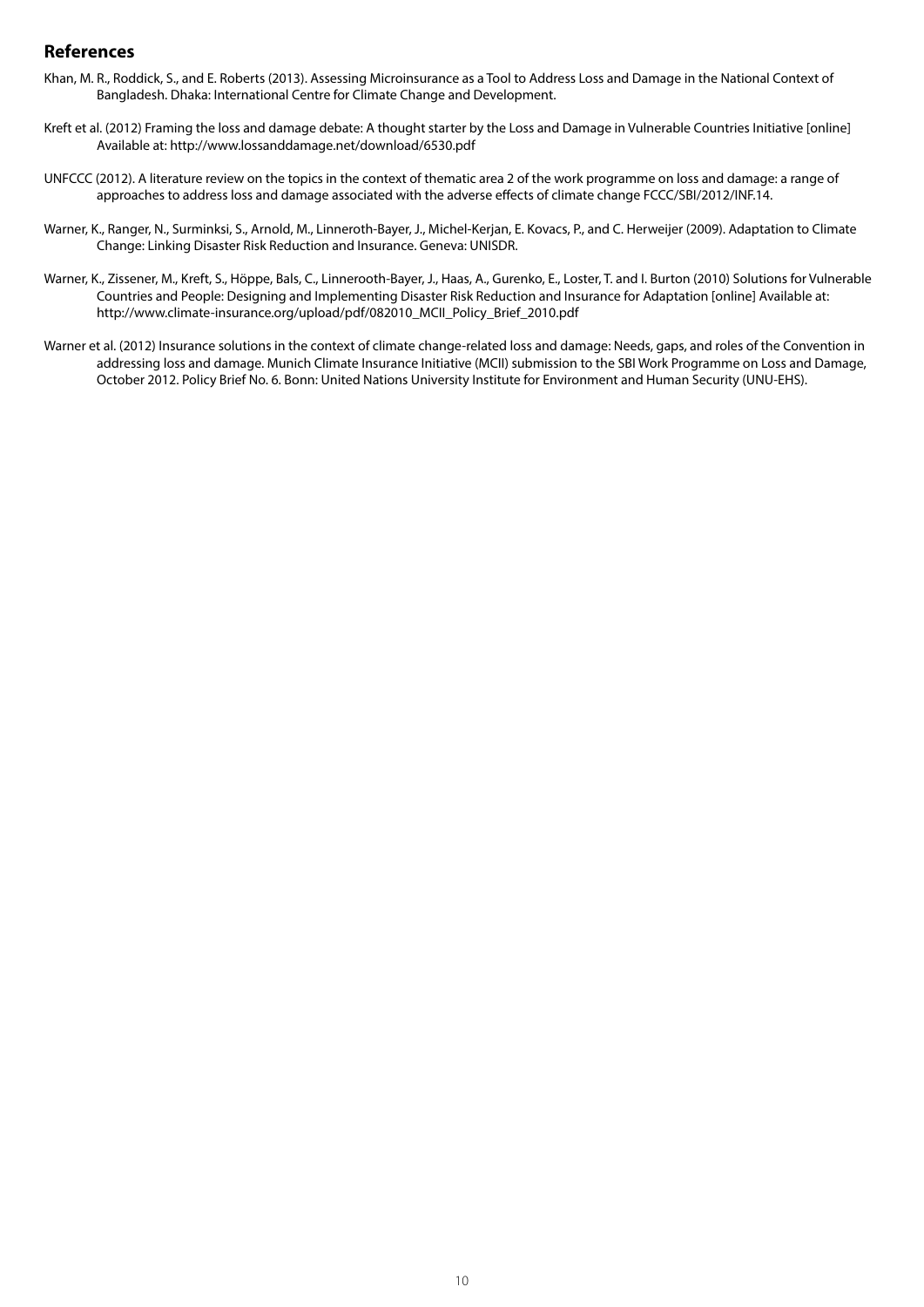### **Annex i**

#### **Workshop Participants**

| <b>Name</b>                | Organization                                                           |
|----------------------------|------------------------------------------------------------------------|
| Arun Kumar Saha            | Asian Development Bank (ADB) (retired)                                 |
| <b>Ruhun Wasata</b>        | Bangladesh Institute of ICT in Development (BIID)                      |
| Sumaiya Nour               | Bangladesh Institute of ICT in Development (BIID)                      |
| Md. Shameem Hassan Bhuiyan | Bangladesh Meteorological Department (BMD)                             |
| <b>Taslim Reza</b>         | <b>BRAC</b>                                                            |
| Anwar Ali                  | Center for Environmental and Geographical Information Services (CEGIS) |
| Saniruzzaman Suvo          | Center for Environmental and Geographical Information Services (CEGIS) |
| Sardar M Shah-Newaz        | Institute of Water Modelling (IWM)                                     |
| Anna Hasemann              | International Centre for Climate Change and Development (ICCCAD)       |
| Saleemul Hug               | International Centre for Climate Change and Development (ICCCAD)       |
| Tajbee Ahmed               | International Centre for Climate Change and Development (ICCCAD)       |
| Tariq Mohsen               | International Centre for Climate Change and Development (ICCCAD)       |
| Saiyab Amal Ahmed          | International Finance Corporation (IFC)                                |
| <b>Frederick Rossi</b>     | International Maize and Wheat Improvement Center (CIMMYT)              |
| Muhammed Mazedul Haque     | Microcredit Regulatory Authority                                       |
| Mohammad Alamgir           | Ministry of Water Resources (WARPO)                                    |
| Mizan Khan                 | North-South University                                                 |
| Kazi NMN Azam              | Oxfam Bangladesh                                                       |
| M. Shazzadul Karim         | Palli Karma-Sahayak Foundation (PKSF)                                  |
| Zahir Uddin Ahmed          | Palli Karma-Sahayak Foundation (PKSF)                                  |
| Mamunul Hassan             | Pragati Insurance Limited                                              |
| Md. Abdus Salam            | Sadharan Bima Corporation (SBC)                                        |
| Md. Amir Hossain Mia       | Sadharan Bima Corporation (SBC)                                        |
| Tauhiduddin Md Zahed       | Sadharan Bima Corporation (SBC)                                        |
| <b>Helen Greatrex</b>      | The International Research Institute for Climate and Society (IRI)     |
| Malik Kabir                | World Food Programme (WFP)                                             |
| Omar Farook                | World Food Programme (WFP)                                             |
| Kevin Kamp                 | WorldFish                                                              |
| Khondker Murshed-e-Jahan   | WorldFish                                                              |
| Melody Braun               | WorldFish                                                              |



Workshop participants